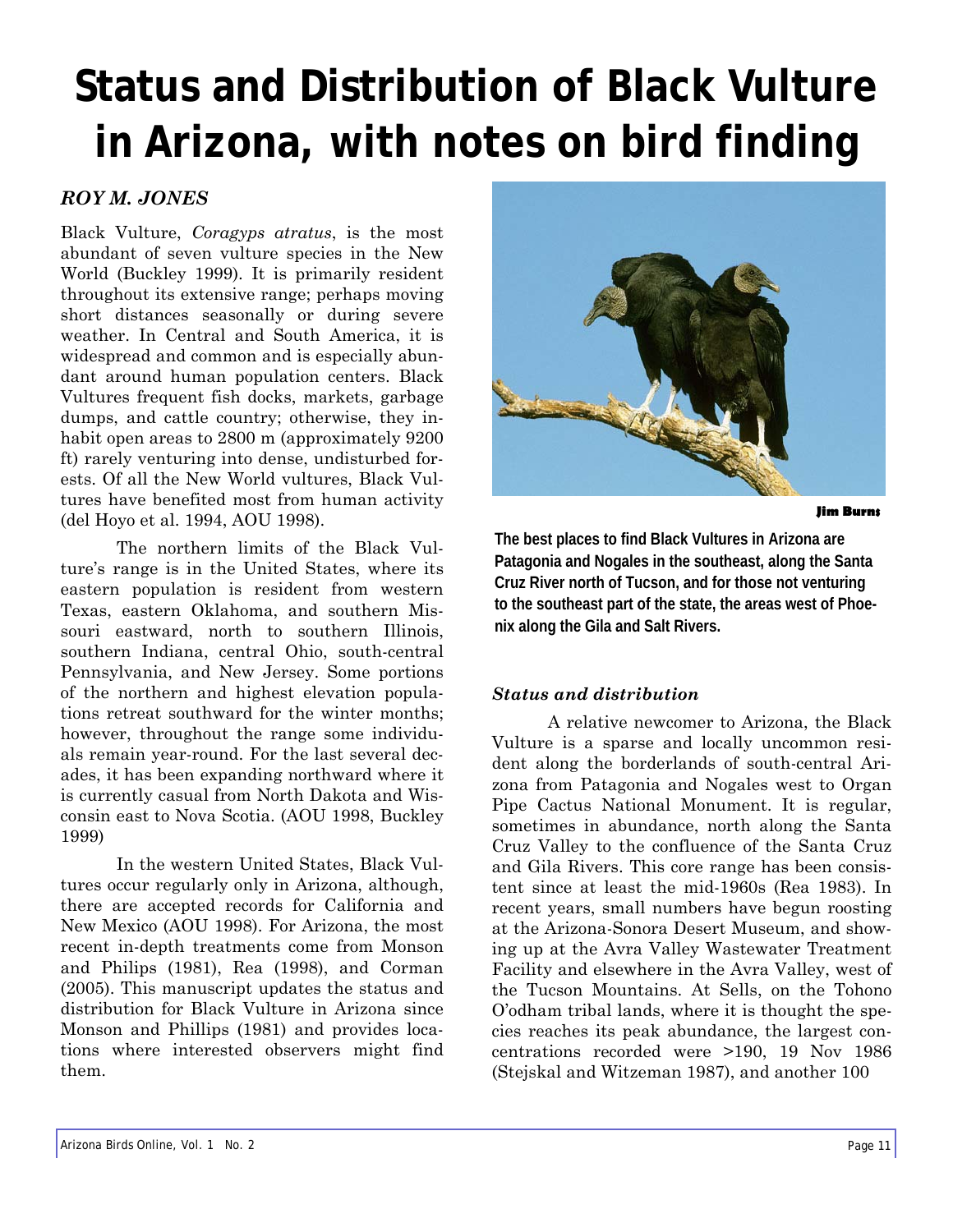were there 15 November 1997 (Benesh and Rosenberg 1998). At Nogales, 221 were counted during the 2002 Christmas Bird Count, with five other annual counts of >100 individuals (*fide* J. Bache-Wiig). Other large concentrations (more than 30) were reported from near the Salt and Gila Rivers confluence, Maricopa County; Pinal Airpark pecan grove, Pima County; Red Rock feedlot, Pinal County; and >100 were at Picacho Reservoir, Pinal County, 26 October 2001 (C. Benesh and M. Stevenson, personal communication). After many years of absence, the species returned to the northwestern reaches of its historic range (Phillips et al. 1964) along the confluence of the Salt and Gila Rivers west of Phoenix. It was first noted wandering north on 23 October 1988 (Rosenberg and Stejskal 1989), and by the turn of the century, was a resident along the Gila River from Laveen west to Palo Verde. Corman (2005)



 $\wedge$  OUT-OF-RANGE SIGHTING

suggests nesting as far north as the White Tank Mountains, Maricopa Co. Black Vulture populations in Arizona are stable or slightly increasing.

### *Habitat*

 Unlike the species in Central and South America, Black Vultures in Arizona are not typically found in large cities, preferring instead to remain in the open desert where large mammals, such as free-ranging cattle and horses more often succumb to starvation and thirst (Corman 2005), and roadkills are easier to access. As U.S. cities became more sanitary over the last 80 years, the vultures were decreasingly found living close to humans. They still occur in small rural towns, however, and sometimes nest near humans (Buckley 1999). Corman (2005) found that during the breeding season, Black Vultures in Arizona are most often in desert scrub habitat where there are large saguaros and trees, less often in sparsely vegetated desert areas, and sparingly in small towns, agricultural fields, pecan orchards, riparian woodlands, dense washes, and semiarid grasslands from 300-1200 m (approximately 1000- 4000 ft) in elevation. Although the *Arizona Breeding Bird Atlas* data was collected during the breeding season only, it is likely that these same habitats are used year-round in approximately the same densities. Only six active nests have been reported in Arizona, three in Organ Pipe Cactus National Monument, where they may nest nearly every year at Twin Peaks, and one each at Patagonia, north of the Santa Catalina Mountains, and south of Sonoita (Rea 1998, Corman 2005, T. Tibbitts, personal communication).

#### *Movements*

 There is little movement outside the immediate vicinity of the species' known range. During fall and winter, Black Vultures often amass in large, roosting flocks; however, Philips et al. (1964) hypothesize these concentrations are the product of the most favorable feeding grounds attracting birds from a wider area of residency, not from a seasonal movement. Considering how high Black Vultures soar and how this allows them to travel great distances quickly, it is remarkable that we do not see many far-flung vagrants. There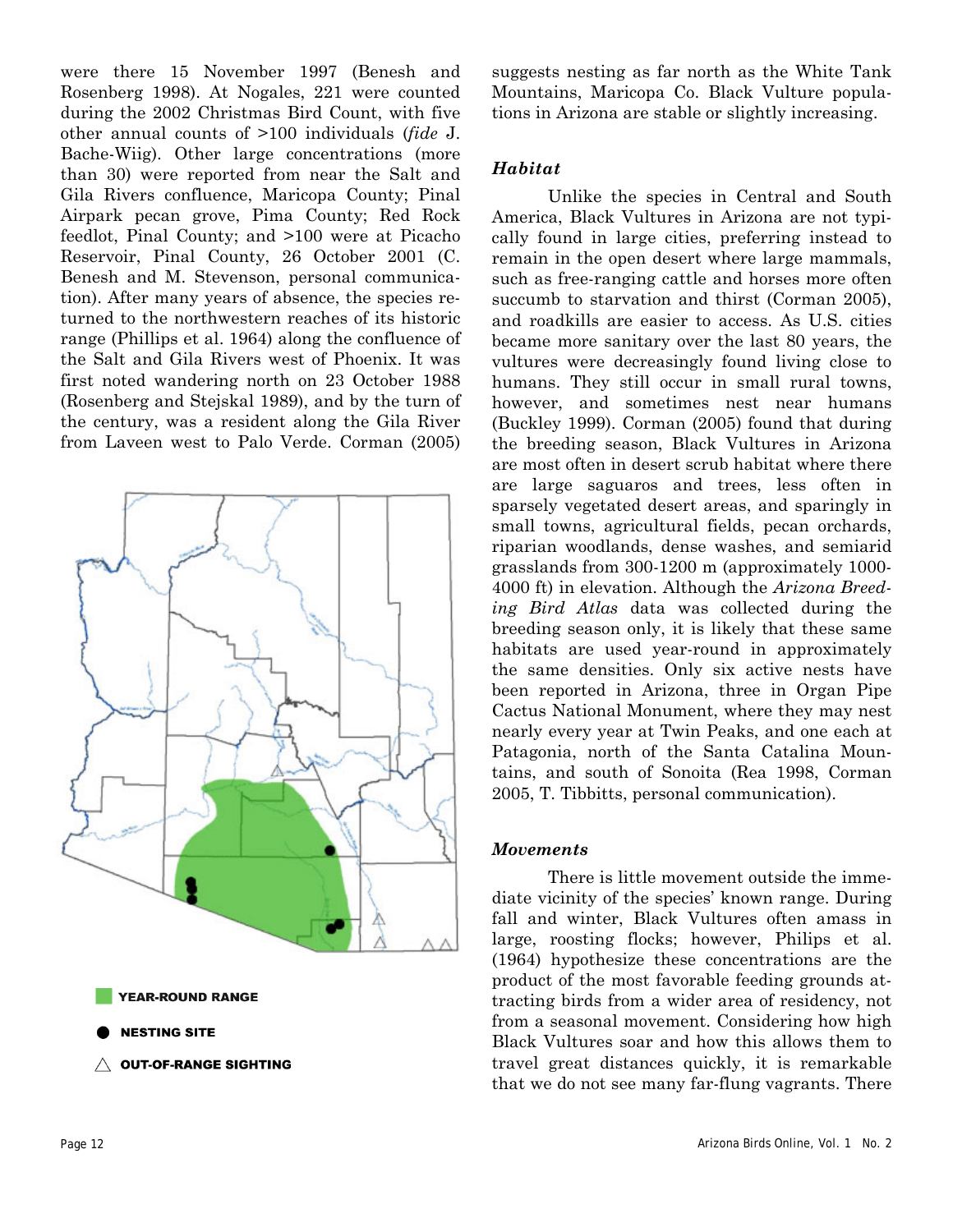continues to be no accepted records within the lower Colorado River Valley. The California Bird Records Committee did not accept the single report from the California side of the Colorado River near Parker Dam (Rosenberg et al. 1991). There is a recent history of individuals wandering north to Chandler and Queen Creek, but this is within the historic range. Other wandering individuals were at the confluence of the Salt and Verde Rivers 14 May 2005 (*fide* T. Corman), south of Sierra Vista 9 August 1989 (Rosenberg and Stejskal 1990), and at the San Bernardino National Wildlife Refuge, Cochise County, east of Douglas, 26 April 2005 (R. Webster, personal communication). Although, Monson and Philips (1981) comment that the species is present at the latter location February – July, this is the only record I could find, with another individual at Douglas 30 May 1984 (Stejskal and Witzeman 1984).

 Black Vultures are very opportunistic, with ephemeral food sources, sometimes directly associated with humans, likely playing a role in range

expansion. A primitive slaughterhouse along the Gila River was one of the first locations where the species was found during the 1990s west of Phoenix, and another on the outskirts of Tucson attracted birds in the early years (Phillips et al. 1964).

#### *Where to find Black Vultures*

 The best places to find Black Vultures are Patagonia and Nogales in the southeast, along the Santa Cruz River north of Tucson, and for those not venturing to the southeast part of the state, the areas west of Phoenix along the Gila and Salt Rivers. At Patagonia, look for the vultures at the Roadside Rest and at the Patagonia Sonoita Creek Sanctuary. Kettles of Black Vultures are often seen just north of Nogales in the flat agricultural areas along the Santa Cruz River. Also look for them in the areas surrounding the Nogales Wastewater Treatment Facility (to date the facility itself remains closed to the public). North of Tucson, check for roosting birds at the Pinal Airpark pecan grove or near the feedlot in Red Rock, and when water is present, Picacho Reservoir also supports sizable numbers. In Phoenix, watch for soaring birds over dairy farms and agricultural areas, as well as perched on the high-tension transmission towers just north of Phoenix International Raceway and the Gila River.

#### *Acknowledgments*

Thanks to Troy Corman, Doug Jenness, Jill Jones, and Kurt Radamaker for providing comments on drafts of this paper. Steve Ganley and Mark Stevenson provided additional records; Tim Tibbitts added information from Organ Pipe Cactus National Monument; and Troy Corman provided an advance copy of his species account from the forthcoming *Arizona Breeding Bird Atlas*.

#### *Literature cited*

American Ornithologists' Union. 1998. *Checklist of North American Birds*, 7th Edition. American Ornithologists' Union, Washing ton, D.C.

- Benesh, C. and Rosenberg, G. 1998. *Field Notes*. 52 (1):100 American Birding Association and the National Audubon Society.
- Buckley, N. J. 1999. Black Vulture (*Coragyps atratus*). In *The Birds of North America*, No. 411. (A. Poole and F. Gill, Eds.). The Birds of North America, Inc., Philadelphia.
- Corman, T. E. 2005. Black Vulture (*Coragyps atratus*). In *Arizona Breeding Bird Atlas* (T. Corman and C. Wise-Gervais eds.). University of New Mexico Press, Albuquer que.
- del Hoyo, J., Elliot, A., Sargatal, J., eds. (1994). *Handbook of the Birds of the World*, Vol. 2. New World Vultures to Guineafowl. Lynx Edicions, Barcelona.
- Monson, G., Phillips, A. 1981. *Annotated Checklist of the Birds of Arizona*. University of Arizona Press, Tucson.
- Phillips, A., Marshall, J., and Monson, G. 1964. *The Birds of Arizona*. University of Ari-